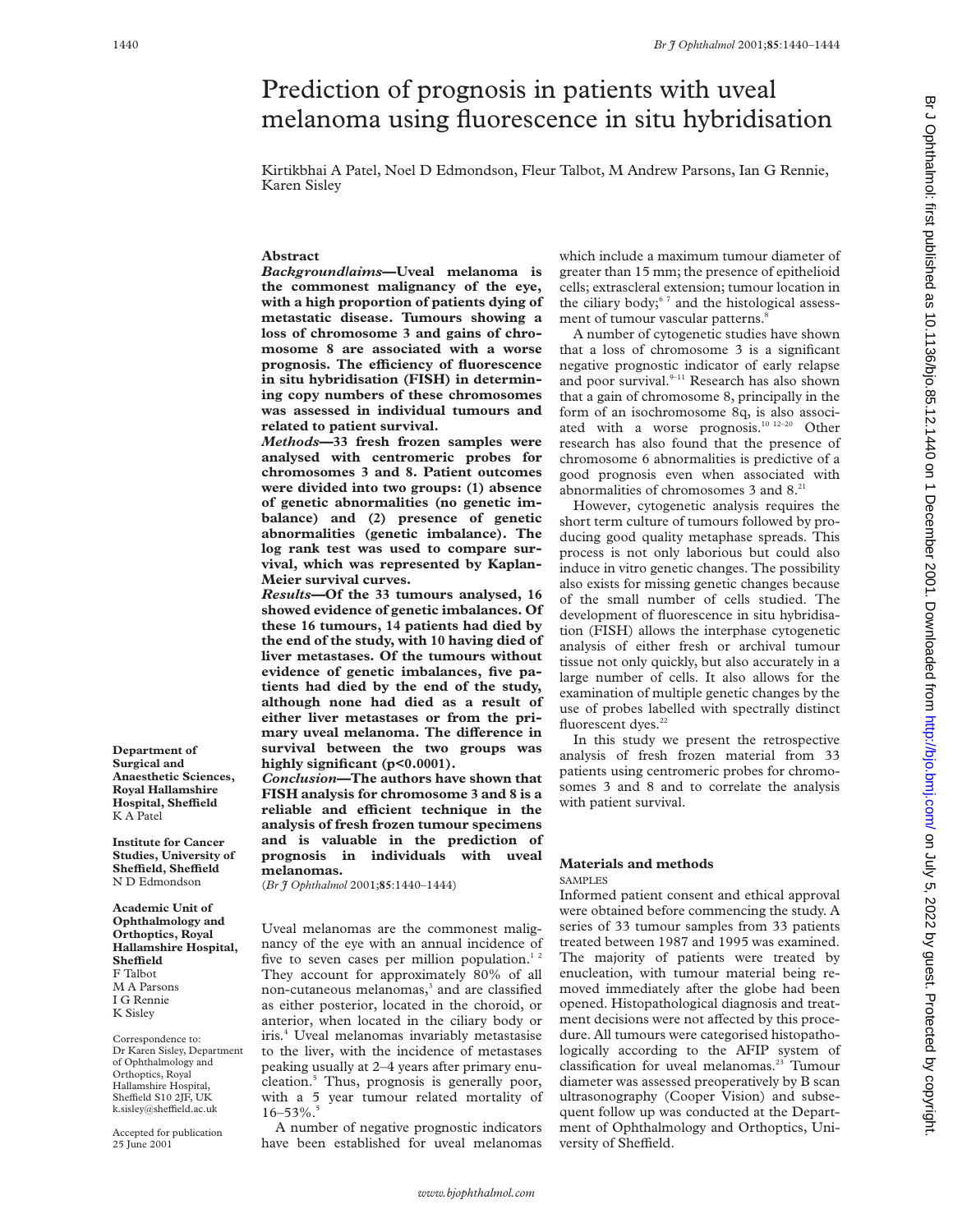FLUORESCENT IN SITU HYBRIDISATION

Thirty three fresh frozen uveal melanoma tumour samples stored in optimal cutting temperature (OCT) compound were analysed using FISH. Fresh frozen samples were selected for the study, as sufficient long term follow up was available. Paraffin embedded material was also available; however, tumour samples had been fixed in glutaraldehyde and so were not suitable for FISH analysis. Each fresh frozen sample was disaggregated manually in  $2-3$  ml of phosphate buffered saline (PBS) using a scalpel, with the resultant suspension being centrifuged at 1000 rpm for 10 minutes followed by a 15 minute incubation in hypotonic solution (0.075M KCl) at 37°C. The sample was then centrifuged again at 1000 rpm for 10 minutes followed by fixation in 3:1 methanol:acetic acid. The fixation was repeated twice. Slides of the disaggregated tumour material were prepared a week in advance of performing the FISH.

FISH was performed as previously described.<sup>11</sup> Briefly, slides underwent digestion in pepsin (50 mg/ml) in 0.01M HCl at 37°C for 10 minutes, followed by fixation in 1% formaldehyde in PBS  $+50$  mM MgCl<sub>2</sub>. The slides were then dehydrated in an ethanol series and allowed to air dry. Denaturation was performed in 70% formamide,  $2 \times SSC$ , and pH 7.0 at 70°C for 2 minutes. Alpha satellite centromeric probes for chromosomes 3 (D3Z1) and 8 (D8Z2) were prepared according to instructions supplied by Appligene Oncor SA and allowed to hybridise overnight at 37°C. Post hybridisation, the slides were washed in stringency solution (50% formamide,  $2 \times SSC$ , pH 7.0) at 42°C for 5 minutes, which was repeated once. This was followed by two washes in  $2 \times SSC$  at  $42^{\circ}C$  for 5 minutes. Probe detection was performed using Appligene Oncor probe detection solution followed by dehydration in ethanol. The slides were subsequently counterstained with 4,6 diamidino-2-phenylindole (DAPI) (100 ng/ml) in antifade. The centromeric probes for chromosomes 3 and 8 were detected using the indirect detection method with rhodamine and fluorescein isothiocyanate (FITC) respectively.

Analysis was performed using a CCD camera attached to a fluorescent microscope and controlled by a Macintosh computer, using PSI MacProbe software.

### STATISTICAL ANALYSIS

For each sample, 300 cells were counted. Cells were excluded if they were clumped together or if they appeared to have been cut.

Six normal blood controls were also analysed using FISH to assess the sensitivity and specificity of the centromeric probes. Again 300 cells were counted for each sample.

Patient outcomes were divided into two groups: (1) absence of genetic abnormalities (no genetic imbalance) and (2) presence of genetic abnormalities (genetic imbalance). No genetic imbalance was defined as a cell having the normal complement of two target hybridisation signals for each chromosome (Fig 1A), and the presence of genetic imbalance was







*Figure 1 Three captured FISH images. (A) A disaggregated uveal melanoma tissue sample with cells showing a normal complement of two target hybridisation signals for each chromosome, thus signifying no genetic imbalance. (B) An image showing cells with monosomy 3 (red target hybridisation signals, rhodamine) and trisomy 8 (green target hybridisation signals, FITC), thus signifying genetic imbalance. (C) Another image also showing genetic imbalance but with a normal complement of two hybridisation signals for chromosome 3 but with four hybridisation signals for chromosome 8.*

defined as any combination of target hybridisation signals other than two for chromosome 3 and two for chromosome 8 (Fig 1B and C). Genetic imbalance was said to be present if the number of normal cells was less than 70% of the total population observed. A value of 70% was taken, as this was the sensitivity supplied in the data sheets, which was confirmed by performing FISH on the normal blood controls.

Independent samples *t* test,  $\chi^2$  test, or Fisher's exact test were used to assess any differences in sex, age, tumour cell types, location, and mean tumour diameter between the two groups. The log rank test was used to compare survival, which was represented by Kaplan-Meier survival curves. Statistical analysis was performed using SPSS statistical software package on a PC computer.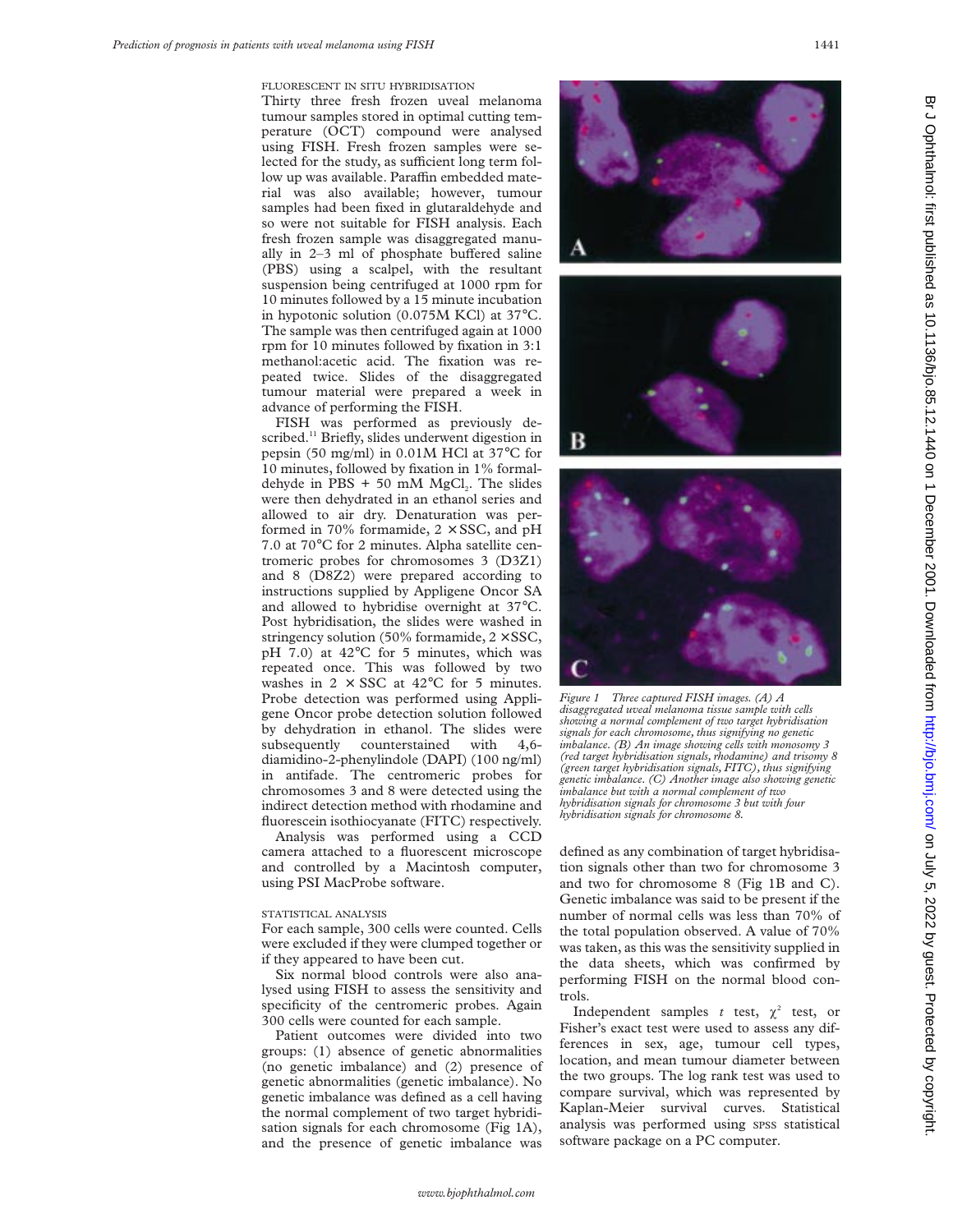*Table 1 Results of FISH analysis and tumour characteristics*

| Patient | Sex         | Age (years) | Cell type  | Location     | Mean tumour<br>diameter (mm) | Percentage of cells<br>with GI | Results | Status (months<br>alive since<br>diagnosis) |
|---------|-------------|-------------|------------|--------------|------------------------------|--------------------------------|---------|---------------------------------------------|
| Mel 1   | M           | 52          | S          | $\mathsf{C}$ | 12                           | 5                              | No GI   | A (153)                                     |
| Mel 5   | F           | 48          | M          | CB           | 4.75                         | 9.33                           | No GI   | LFU                                         |
| Mel 7   | M           | 82          | Е          | $\mathsf{C}$ | 16.5                         | 6                              | No GI   | DUR(111)                                    |
| Mel 8   | M           | 40          | M          | C            | 12.2                         | 18.67                          | No GI   | A(146)                                      |
| Mel 13  | F           | 55          | M          | CB/C         | 12.7                         | 8.33                           | No GI   | DUR (88)                                    |
| Mel 14  | M           | 52          | M          | С            | 15.25                        | 86                             | GI      | DLM (32)                                    |
| Mel 15  | M           | 56          | M          | C            | 11.75                        | 95.3                           | GI      | DUK (70)                                    |
| Mel 16  | F           | 61          | M          | CB/C         | 19.75                        | 81.67                          | GI      | DUR(14)                                     |
| Mel 21  | M           | 54          | $_{\rm M}$ | CB/C         | 16                           | 3.33                           | No GI   | A (134)                                     |
| Mel 22  | M           | 79          | $_{\rm M}$ | CB/C         | 12.7                         | 5.67                           | No GI   | DUR(44)                                     |
| Mel 24  | F           | 69          | M          | С            | 10.05                        | 9.9                            | No GI   | A (134)                                     |
| Mel 26  | M           | 72          | M          | $\mathsf C$  | 8.5                          | 33.3                           | GI      | DLM(55)                                     |
| Mel 28  | F           | 59          | Ε          | $\mathsf{C}$ | 25                           | 20                             | No GI   | DUR (128)                                   |
| Mel 31  | $\mathbf F$ | 38          | Unknown    | C            | Unknown                      | 3.67                           | No GI   | A(204)                                      |
| Mel 36  | M           | 55          | Ε          | Conj.        | 9                            | 40                             | GI      | DLM(40)                                     |
| Mel 37  | F           | 70          | M          | CB/C         | 15                           | 43.67                          | GI      | DLM(8)                                      |
| Mel 40  | F           | 48          | M          | C            | 11                           | 57.33                          | GI      | A(120)                                      |
| Mel 44  | $\mathbf F$ | 76          | M          | CB/C         | 15.3                         | 27                             | No GI   | A (120)                                     |
| Mel 45  | $\mathbf F$ | 57          | M          | C            | 13.4                         | 67.33                          | GI      | LFU                                         |
| Mel 46  | F           | 64          | E          | CB/C         | 14.35                        | 85                             | GI      | DLM(69)                                     |
| Mel 47  | M           | 67          | M          | C            | 13.25                        | 13                             | No GI   | A(118)                                      |
| Mel 48  | M           | 35          | M          | C            | 15.25                        | 10.33                          | No GI   | A(117)                                      |
| Mel 50  | $\mathbf F$ | 48          | M          | CB/C         | 10.35                        | 87.67                          | GI      | DLM(52)                                     |
| Mel 51  | $\mathbf F$ | 61          | E          | CB           | Unknown                      | 95.67                          | GI      | DLM(26)                                     |
| Mel 52  | $\mathbf F$ | 72          | M          | C            | 17                           | 88.33                          | GI      | DUR(46)                                     |
| Mel 53  | M           | 46          | M          | CB/C         | 15.6                         | 96.33                          | GI      | DLM(54)                                     |
| Mel 57  | F           | 63          | M          | CB/C         | 14.75                        | 94.67                          | GI      | DLM(38)                                     |
| Mel 68  | M           | 71          | S          | Conj         | 30                           | 65                             | GI      | DUK (19)                                    |
| Mel 69  | F           | 53          | M          | C            | 9                            | 29                             | No GI   | A(102)                                      |
| Mel 71  | M           | 35          | S          | $\mathsf{C}$ | 13.45                        | 1.33                           | No GI   | A(100)                                      |
| Mel 73  | M           | 64          | M          | CB/C         | 20.6                         | 7.33                           | No GI   | DUK(63)                                     |
| Mel 75  | F           | 70          | S          | C            | 12.3                         | 6.33                           | No GI   | A (98)                                      |
| Mel 94  | M           | 33          | M          | $\mathsf{C}$ | 16.6                         | 100                            | GI      | DLM(17)                                     |

M = male; F = female; E = epithelioid; M = mixed; S = spindle; C = choroid; CB = ciliary body; Conj = conjunctiva; A = alive; DLM = died with liver metastases; DUR = died of unrelated causes; DUK = died of unknown causes; LFU = lost to follow up. GI = genetic imbalance present; No GI = no genetic imbalance present.

### **Results**

All the normal blood samples showed normal constitutional hybridisation signals for chromosomes 3 and 8 (that is, two hybridisation signals each for both chromosomes) in between 80% and 90% of cases. This was in keeping with data specifications supplied by Appligene Oncor, which stated that a normal sample of cells would show two hybridisation signals for each chromosome in 70% of cells analysed.

Of the 33 tumours analysed, 16 showed evidence of genetic imbalances. Of these 16 tumours, 14 patients had died by the end of the study, with 10 having died of liver metastases. The cause of death was unknown in two patients, with the rest having died of unrelated causes. The median duration of survival for these patients was 37 months (14–52 months). Of the tumours without evidence of genetic imbalances, five patients had died by the end of the study, although none had died as a result of either liver metastases or from the primary uveal melanoma. The median duration of survival for these patients was 114 months (44–204 months) (Table 1). Two patients were lost to follow up, one from each group and were thus excluded from the survival analyses.

Of the 16 tumours that showed genetic imbalance, imbalance was due to a loss of chromosome 3 in 15 of these cases, with associated gains of chromosome 8 in three tumours only. Only one tumour had a gain of chromosome 8 not associated with a loss of chromosome 3 (Mel 50) where the patient died due to liver metastases and survived only 52 months (Table 1). The results obtained using FISH were in accord with previous cytogenetic

analyses in several tumours (Mel 22, 36, 37, 40, 52, 53, and 57) and discordant in two tumours (Mel 14 and 44), where cytogenetic analysis was incomplete, as a result of insufficient material.<sup>11</sup>

If only those deaths due to liver metastases are considered, the difference between the two groups is statistically significant (p<0.0001). However, even if it is assumed that all patients who died may have had occult metastases, the difference between the two groups is still statistically significant (p<0.0001). Both scenarios are represented by the Kaplan-Meier survival curves (Figs 2 and 3).

No significant differences were observed in sex ( $p=0.732$ ), age ( $p=0.889$ ), tumour cell type  $(p=0.73)$ , location  $(p=0.498)$ , or mean tumour



*Figure 2 Kaplan-Meier survival curve for deaths due to liver metastases.*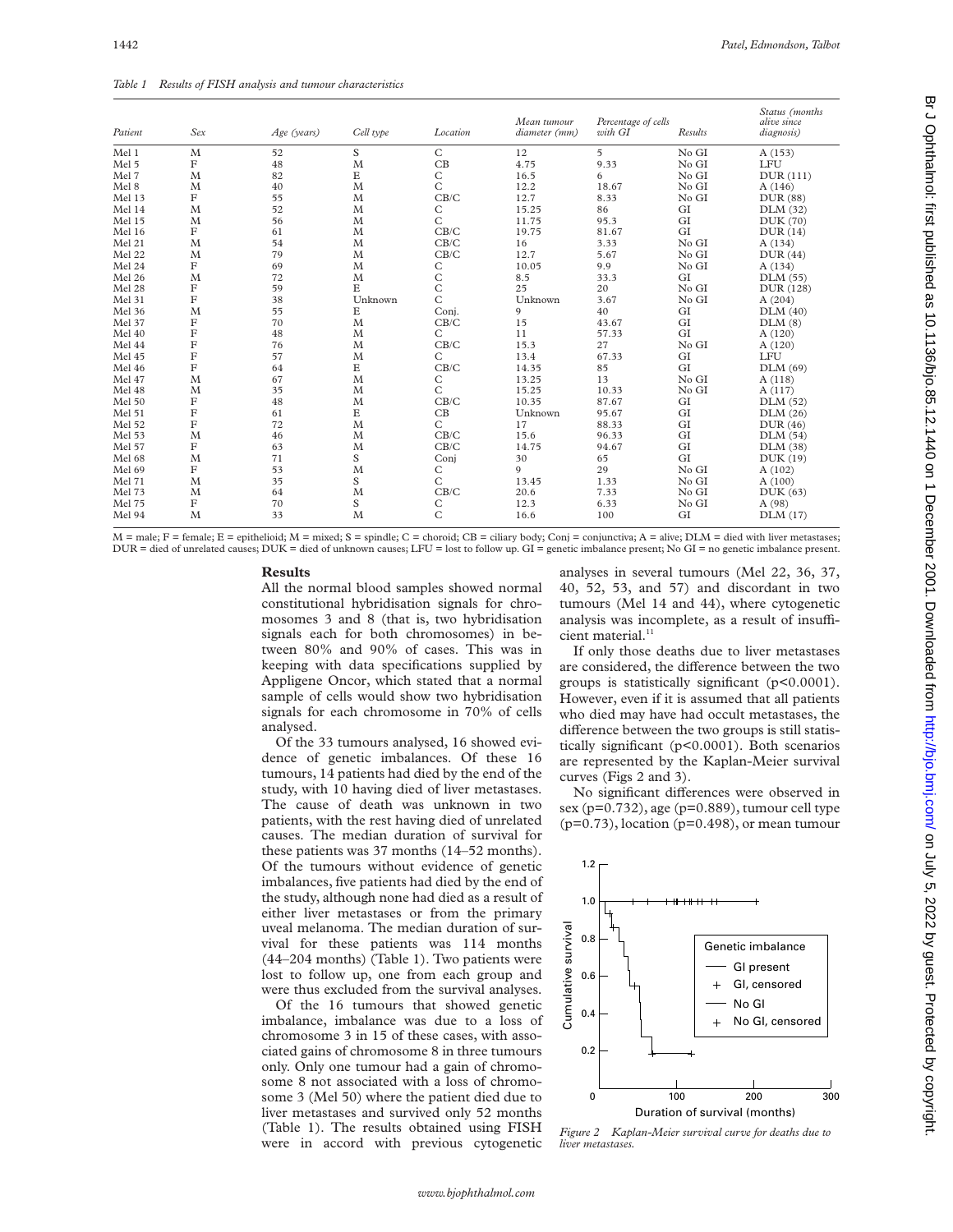

*Figure 3 Kaplan-Meier survival curve for all deaths.*

diameter (p=0.574) between the two groups (Table 2).

#### **Discussion**

Genetic imbalance of chromosome 3 and 8 represents a significant risk factor for metastatic disease and reduced survival in patients with uveal melanoma. Clinically significant genetic imbalances can occur as a result of a single loss of chromosome 3; a loss of chromosome 3 associated with gains of chromosome 8; or rarely from a single or multiple gains of chromosome 8. Conversely, the absence of any genetic imbalance, with diploid tumour cells, appears to predict for a better prognosis.

A level of 70% was used as a cut-off point for the assessment of imbalance, since two probes were being used synchronously and the manufacturer's sensitivity for each probe was stated as 70%. Although the normal blood samples exhibited a normal constitutional ratio in 80–90% of cells, declaring genetic imbalance in tumours where the number of normal cells was less than 80%—in other words the number of cells exhibiting genetic imbalance exceeded 20% rather than 30%—two additional tumours (Mel 44 and 69) would have been declared as showing genetic imbalance; in both cases the patients are still alive having survived for over 100 months. However, the differences

in survival between the two groups would still be significant (p<0.0005). It is important to consider at what level of genetic imbalance is important in determining prognosis—for instance, in the case of Mel 26, just over 30% of cells analysed showed genetic imbalance where the patient died of liver metastases. It is possible that in the long term even patients with minimal genetic imbalance, in the region of 5–10%, will ultimately proceed to develop metastatic disease, but at this level any inaccuracies of technique could lead to an increase in the number false positives.

A previous study by McNamara *et al*, who performed FISH analyses on 17 choroidal and five conjunctival melanoma specimens using chromosome 3 centromeric probes, found monosomy 3 in two choroidal tumours (12%), whereas in this study 13 of 30 patients with choroidal tumours (43%) exhibited monosomy 3 of which eight had died of confirmed liver metastases. Although, overall, the incidence of monosomy 3 was higher in our study, this may reflect a higher proportion of tumours with ciliary body involvement, which are more likely to be associated with monosomy 3.11 21 The long term clinical relevance in the study by McNamara *et al* was not established.<sup>24</sup> The use of centromeric probes in this study only allows for the analysis of copy numbers of either chromosome. Therefore, subtle sequence changes such as base substitutions, deletions, or insertions will be missed, as will chromosome translocations.<sup>22</sup> Several tumour suppressor genes may reside on chromosome 3, the loss of which may result in tumour progression, metastatic disease, and reduced survival.<sup>25</sup> The gain of chromosome 8, especially 8q, has also been seen in a number of other tumours, suggesting the presence of either a single or multiple potential oncogenes.<sup>26 27</sup> With further developments in the mapping and sequencing of tumour suppressor genes and oncogenes involved in uveal melanoma metastasis, the sensitivity and specificity of this technique could be improved further.

Interestingly, no significant difference was observed in tumour cell type, tumour location, or mean tumour diameter, which was found in other studies. $2-6$ <sup>7</sup> This may have been as a result of the small numbers of tumours present in each group.

*Table 2 Results of statistical analysis*

|                      | Genetic imbalance absent (No GI) | Genetic imbalance present (GI) | p Value for<br>difference |
|----------------------|----------------------------------|--------------------------------|---------------------------|
| Number of patients   | 17                               | 16                             |                           |
| Sex M/F              | 9/8                              | 7/9                            | 0.732                     |
| Age (years)          |                                  |                                |                           |
| Mean(SD)             | 57.41 (15.18)                    | 58.06 (10.96)                  | 0.889                     |
| Median               | 55                               | 59                             |                           |
| Tumour diameter (mm) | Incomplete data for 1 tumour     | Incomplete data for 1 tumour   |                           |
| Mean(SD)             | 13.82 (4.60)                     | 14.82 (5.23)                   | 0.574                     |
| Median               | 12.975                           | 14.75                          |                           |
| Cell type            | Incomplete data for 1 tumour     |                                |                           |
| Spindle              | 3                                |                                |                           |
| Mixed                | 11                               | 12                             | 0.730                     |
| Epithelioid          | $\overline{c}$                   | 3                              |                           |
| Location             |                                  |                                |                           |
| Choroid              |                                  | 11                             |                           |
| Ciliary body         |                                  |                                |                           |
| Ciliary body/choroid | 6                                | 5                              | 0.498                     |
| Conjunctiva          | $\overline{c}$                   | $\Omega$                       |                           |